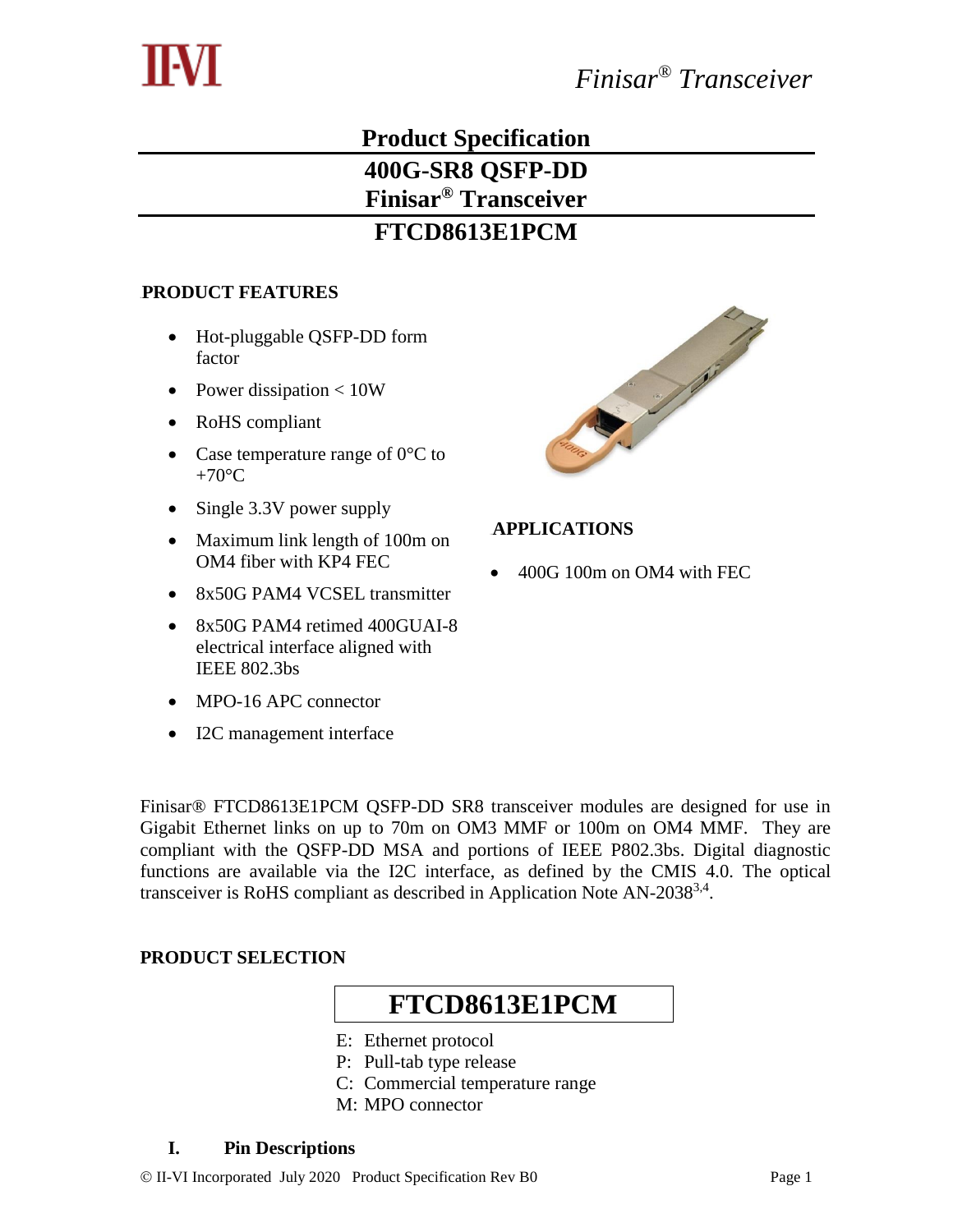

## Bottom side viewed from bottom





**Figure 1 – QSFP-DD -compliant 76-pin connector (per QSFP-DD MSA)**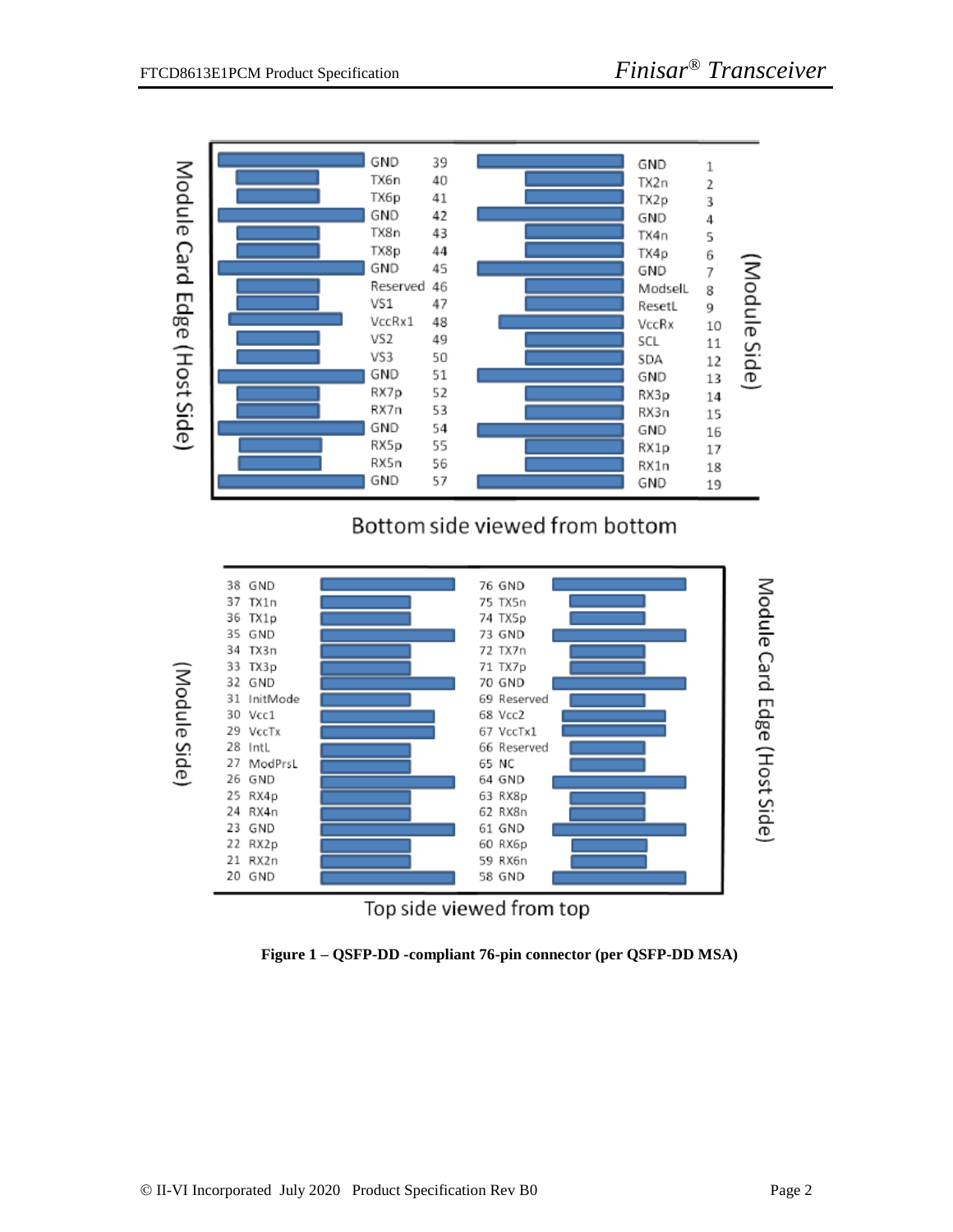|    | Pad Logic      | Symbol     | Description                                               | Plug                  | Notes  |
|----|----------------|------------|-----------------------------------------------------------|-----------------------|--------|
|    |                |            |                                                           | Sequence <sup>4</sup> |        |
| ı  |                | GND        | Ground                                                    | 1B                    | 1      |
| 2  | $CML-T$        | Tx2n       | Transmitter Inverted Data Input                           | 3B                    |        |
| 3  | CML-I          | Tx2p       | Transmitter Non-Inverted Data Input                       | 3B                    |        |
| 4  |                | GND        | Ground                                                    | 1B                    | 1      |
| 5  | $CML-T$        | Tx4n       | Transmitter Inverted Data Input                           | 3B                    |        |
| 6  | CML-I          | Tx4p       | Transmitter Non-Inverted Data Input                       | 3В                    |        |
| 7  |                | GND        | Ground                                                    | 1B                    | 1      |
| 8  | LVTTL-I        | ModSelL    | Module Select                                             | 3B                    |        |
| 9  | LVTTL-I        | ResetL     | Module Reset                                              | 3B                    |        |
| 10 |                | VeeRx      | +3.3V Power Supply Receiver                               | 2B                    | 2      |
| 11 | LVCMOS-<br>I/O | <b>SCL</b> | 2-wire serial interface clock                             | 3В.                   |        |
| 12 | LVCMOS-        | SDA        | 2-wire serial interface data                              | 3В                    |        |
|    | I/O            |            |                                                           |                       |        |
| 13 |                | GND        | Ground                                                    | 1B                    | ı      |
| 14 | $CML-O$        | Rx3p       | Receiver Non-Inverted Data Output                         | 3B                    |        |
| 15 | CML-0          | Rx3n       | Receiver Inverted Data Output                             | 3B                    |        |
| 16 |                | GND        | Ground                                                    | 1B                    | ı      |
| 17 | CML-O          | Rxlp       | Receiver Non-Inverted Data Output                         | 3B                    |        |
| 18 | $CML-O$        | Rxln       | Receiver Inverted Data Output                             | 3В                    |        |
| 19 |                | GND        | Ground                                                    | 1B                    | ı      |
| 20 |                | <b>GND</b> | Ground                                                    | 1B                    | ı      |
| 21 | $CML-O$        | Rx2n       | Receiver Inverted Data Output                             | 3B                    |        |
| 22 | $CML-O$        | Rx2p       | Receiver Non-Inverted Data Output                         | 3B                    |        |
| 23 |                | GND        | Ground                                                    | 1B                    | 1      |
| 24 | $CML-O$        | Rx4n       | Receiver Inverted Data Output                             | 3B                    |        |
| 25 | $CML-O$        | Rx4p       | Receiver Non-Inverted Data Output                         | 3B                    |        |
| 26 |                | GND        | Ground                                                    | 1B                    | 1      |
| 27 | LVTTL-0        | ModPrsL    | Module Present                                            | 3B                    |        |
| 28 | LVTTL-0        | IntL       | Interrupt                                                 | 3B                    |        |
| 29 |                | VeeTx      | +3.3V Power supply transmitter                            | 2B                    | 2      |
| 30 |                | Vccl       | +3.3V Power supply                                        | 2B                    | 2      |
| 31 | LVTTL-I        | InitMode   | Initialization mode; In legacy QSFP                       | 3B                    |        |
|    |                |            | applications, the InitMode pad is called<br><b>LPMODE</b> |                       |        |
| 32 |                | GND        | Ground                                                    | 1B                    | ı      |
| 33 | $CML-T$        | Tx3p       | Transmitter Non-Inverted Data Input                       | 3B                    |        |
| 34 | $CML-T$        | Tx3n       | Transmitter Inverted Data Input                           | 3B                    |        |
| 35 |                | GND        | Ground                                                    | 1B                    | ı      |
| 36 | $CML-T$        | Txlp       | Transmitter Non-Inverted Data Input                       | 3В                    |        |
| 37 | $CML-T$        | Txln       | Transmitter Inverted Data Input                           | 3В                    |        |
| 38 |                | GND        | Ground                                                    | 1B                    | 1      |
| 39 |                | GND        | Ground                                                    | 1A                    | ı      |
| 40 | $CML-T$        | Tx6n       | Transmitter Inverted Data Input                           | 3A                    |        |
| 41 | $CML - I$      | Тх бр      | Transmitter Non-Inverted Data Input                       | 3А                    |        |
| 42 |                | GND        | Ground                                                    | 1A                    | ı      |
| 43 | $CML-T$        | Tx8n       | Transmitter Inverted Data Input                           | 3A                    |        |
| 44 | $CML-T$        | Tx8p       | Transmitter Non-Inverted Data Input                       | 3A                    |        |
| 45 |                | GND        | Ground                                                    | 1A                    | 1      |
| 46 |                | Reserved   | For future use                                            | 3А                    | з      |
| 47 |                |            |                                                           |                       |        |
| 48 |                | VS 1       | Module Vendor Specific 1<br>3.3V Power Supply             | 3A<br>2A              | з<br>2 |
|    |                | VecRx1     | Module Vendor Specific 2                                  |                       | 3      |
| 49 |                | VS 2       |                                                           | 3A                    |        |
| 50 |                | VS3        | Module Vendor Specific 3                                  | 3А                    | з      |
| 51 |                | GND        | Ground                                                    | 1A                    | ı      |
| 52 | $CML-O$        | Rx7p       | Receiver Non-Inverted Data Output                         | 3А                    |        |
| 53 | CML-0          | Rx7n       | Receiver Inverted Data Output                             | 3А                    |        |
| 54 |                | GND        | Ground                                                    | 1A                    | ı      |
| 55 | $CML-0$        | Rx5p       | Receiver Non-Inverted Data Output                         | 3А                    |        |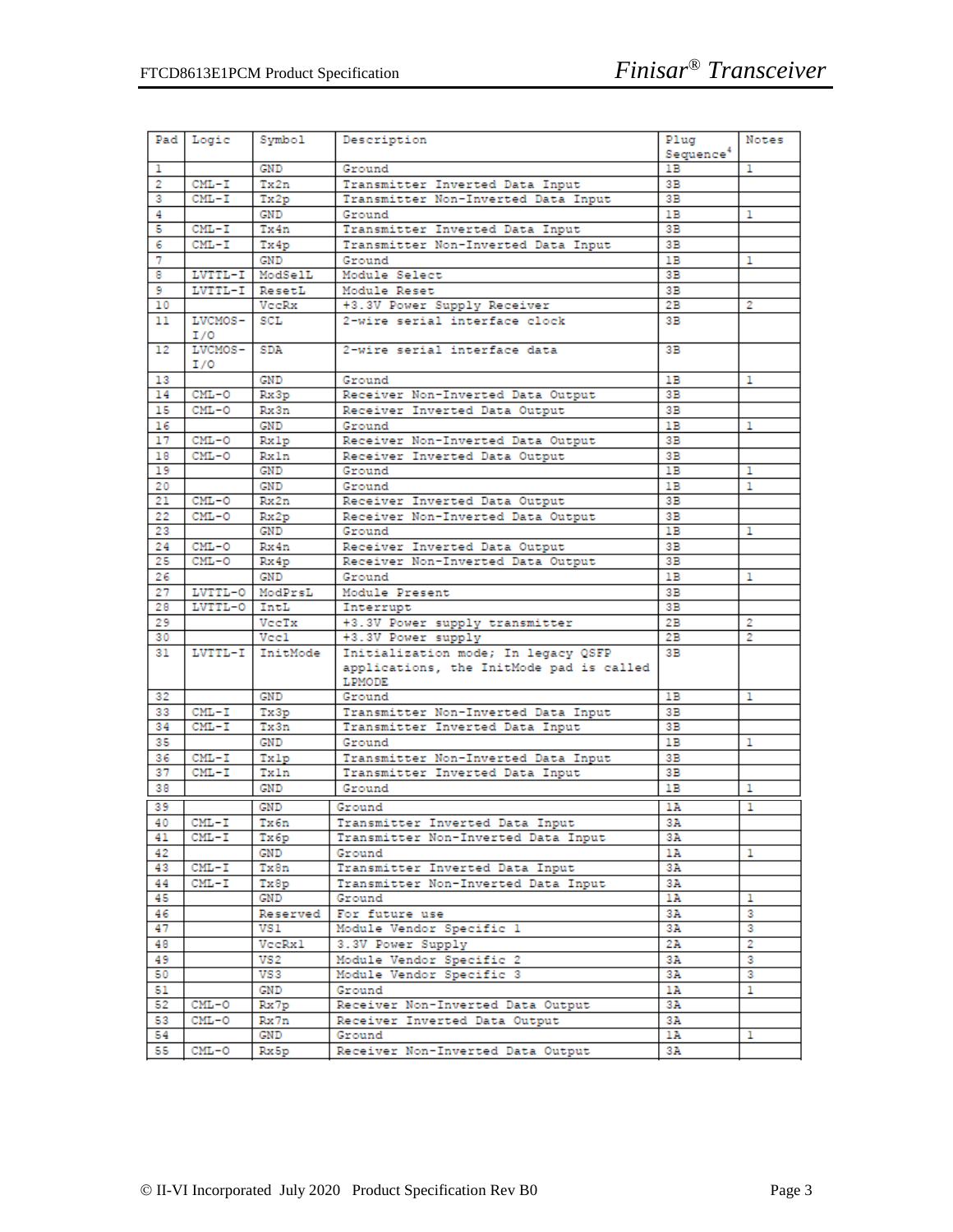| 56                                                                                                         | CML-O                                                                                | Rx5n     | Receiver Inverted Data Output                                                      | 3A  |              |  |  |
|------------------------------------------------------------------------------------------------------------|--------------------------------------------------------------------------------------|----------|------------------------------------------------------------------------------------|-----|--------------|--|--|
| 57                                                                                                         |                                                                                      | GND      | Ground                                                                             | 1 A | 1            |  |  |
| 58                                                                                                         |                                                                                      | GND      | Ground                                                                             | 1A  | $\mathbf{1}$ |  |  |
| 59                                                                                                         | $CML-O$                                                                              | Rx6n     | Receiver Inverted Data Output                                                      | 3А  |              |  |  |
| 60                                                                                                         | $CML-O$                                                                              | Rx6p     | Receiver Non-Inverted Data Output                                                  | 3А  |              |  |  |
| 61                                                                                                         |                                                                                      | GND      | Ground                                                                             | 1A  | $\mathbf{1}$ |  |  |
| 62                                                                                                         | $CML-O$                                                                              | Rx8n     | Receiver Inverted Data Output                                                      | 3А  |              |  |  |
| 63                                                                                                         | $CML-O$                                                                              | Rx8p     | Receiver Non-Inverted Data Output                                                  | 3A  |              |  |  |
| 64                                                                                                         |                                                                                      | GND      | Ground                                                                             | 1 A | 1            |  |  |
| 65                                                                                                         |                                                                                      | NC       | No Connect                                                                         | 3A  | 3            |  |  |
| 66                                                                                                         |                                                                                      | Reserved | For future use                                                                     | 3A  | з            |  |  |
| 67                                                                                                         |                                                                                      | VeeTx1   | 3.3V Power Supply                                                                  | 2A  | 2            |  |  |
| 68                                                                                                         |                                                                                      | Vee2     | 3.3V Power Supply                                                                  | 2A  | 2            |  |  |
| 69                                                                                                         |                                                                                      | Reserved | For Future Use                                                                     | 3A  | 3            |  |  |
| 70                                                                                                         |                                                                                      | GND      | Ground                                                                             | 1A  | 1            |  |  |
| 71                                                                                                         | $CML-T$                                                                              | Tx7p     | Transmitter Non-Inverted Data Input                                                | 3А  |              |  |  |
| 72                                                                                                         | $CML-T$                                                                              | Tx7n     | Transmitter Inverted Data Input                                                    | 3А  |              |  |  |
| 73                                                                                                         |                                                                                      | GND      | Ground                                                                             | 1A  | 1            |  |  |
| 74                                                                                                         | $CML-T$                                                                              | Tx5p     | Transmitter Non-Inverted Data Input                                                | 3А  |              |  |  |
| 75                                                                                                         | $CML-T$                                                                              | Tx5n     | Transmitter Inverted Data Input                                                    | 3А  |              |  |  |
| 76                                                                                                         |                                                                                      | GND      | Ground<br>1A<br>$\mathbf{1}$                                                       |     |              |  |  |
|                                                                                                            | Note 1: QSFP-DD uses common ground (GND) for all signals and supply (power). All are |          |                                                                                    |     |              |  |  |
| common within the QSFP-DD module and all module voltages are referenced to this                            |                                                                                      |          |                                                                                    |     |              |  |  |
|                                                                                                            |                                                                                      |          | potential unless otherwise noted. Connect these directly to the host board signal- |     |              |  |  |
|                                                                                                            |                                                                                      |          |                                                                                    |     |              |  |  |
| common ground plane.<br>Note 2: VecRx, VecRxl, Vecl, Vec2, VecTx and VecTxl shall be applied concurrently. |                                                                                      |          |                                                                                    |     |              |  |  |
|                                                                                                            |                                                                                      |          | Requirements defined for the host side of the Host Card Edge Connector are listed  |     |              |  |  |
|                                                                                                            |                                                                                      |          | in Table 4. VecRx, VecRx1, Vec1, Vec2, VecTx and VecTx1 may be internally          |     |              |  |  |
|                                                                                                            |                                                                                      |          | connected within the module in any combination. The connector Vcc pins are each    |     |              |  |  |
| rated for a maximum current of 1000 mA.                                                                    |                                                                                      |          |                                                                                    |     |              |  |  |
|                                                                                                            | Note 3: All Vendor Specific, Reserved and No Connect pins may be terminated with 50  |          |                                                                                    |     |              |  |  |
| ohms to ground on the host. Pad 65 (No Connect) shall be left unconnected within                           |                                                                                      |          |                                                                                    |     |              |  |  |
| the module. Vendor specific and Reserved pads shall have an impedance to GND that                          |                                                                                      |          |                                                                                    |     |              |  |  |
| is greater than 10 kOhms and less than 100 pF.                                                             |                                                                                      |          |                                                                                    |     |              |  |  |
|                                                                                                            | Note 4: Plug Sequence specifies the mating sequence of the host connector and        |          |                                                                                    |     |              |  |  |
| module. The sequence is 1A, 2A, 3A, 1B, 2B, 3B. (see Figure 2 for pad locations)                           |                                                                                      |          |                                                                                    |     |              |  |  |
|                                                                                                            |                                                                                      |          | Contact sequence A will make, then break contact with additional QSFP-DD pads.     |     |              |  |  |
|                                                                                                            |                                                                                      |          | Sequence 1A, 1B will then occur simultaneously, followed by 2A, 2B, followed by    |     |              |  |  |
| 3A, 3B.                                                                                                    |                                                                                      |          |                                                                                    |     |              |  |  |
|                                                                                                            |                                                                                      |          |                                                                                    |     |              |  |  |

#### **II. Absolute Maximum Ratings**

Module performance is not guaranteed beyond the operating range (see Section VI). Exceeding the limits below may damage the transceiver module permanently.

| <b>Parameter</b>                    | <b>Symbol</b>       | Min    | <b>Typ</b> | <b>Max</b> | Unit   | Ref. |
|-------------------------------------|---------------------|--------|------------|------------|--------|------|
| <b>Maximum Supply Voltage</b>       | Vcc                 | $-0.5$ |            | 4.0        |        |      |
| <b>Storage Temperature</b>          |                     | $-40$  |            | $+85$      | $\sim$ |      |
| <b>Case Operating Temperature</b>   | $\mathrm{T_{OP}}$   |        |            | $+70$      | $\sim$ |      |
| Relative Humidity                   | <b>RH</b>           |        |            |            | %      |      |
| Receiver Damage Threshold, per Lane | $\mathrm{P_{Rdmg}}$ |        |            |            | dBm    |      |

Notes:

1. Non-condensing.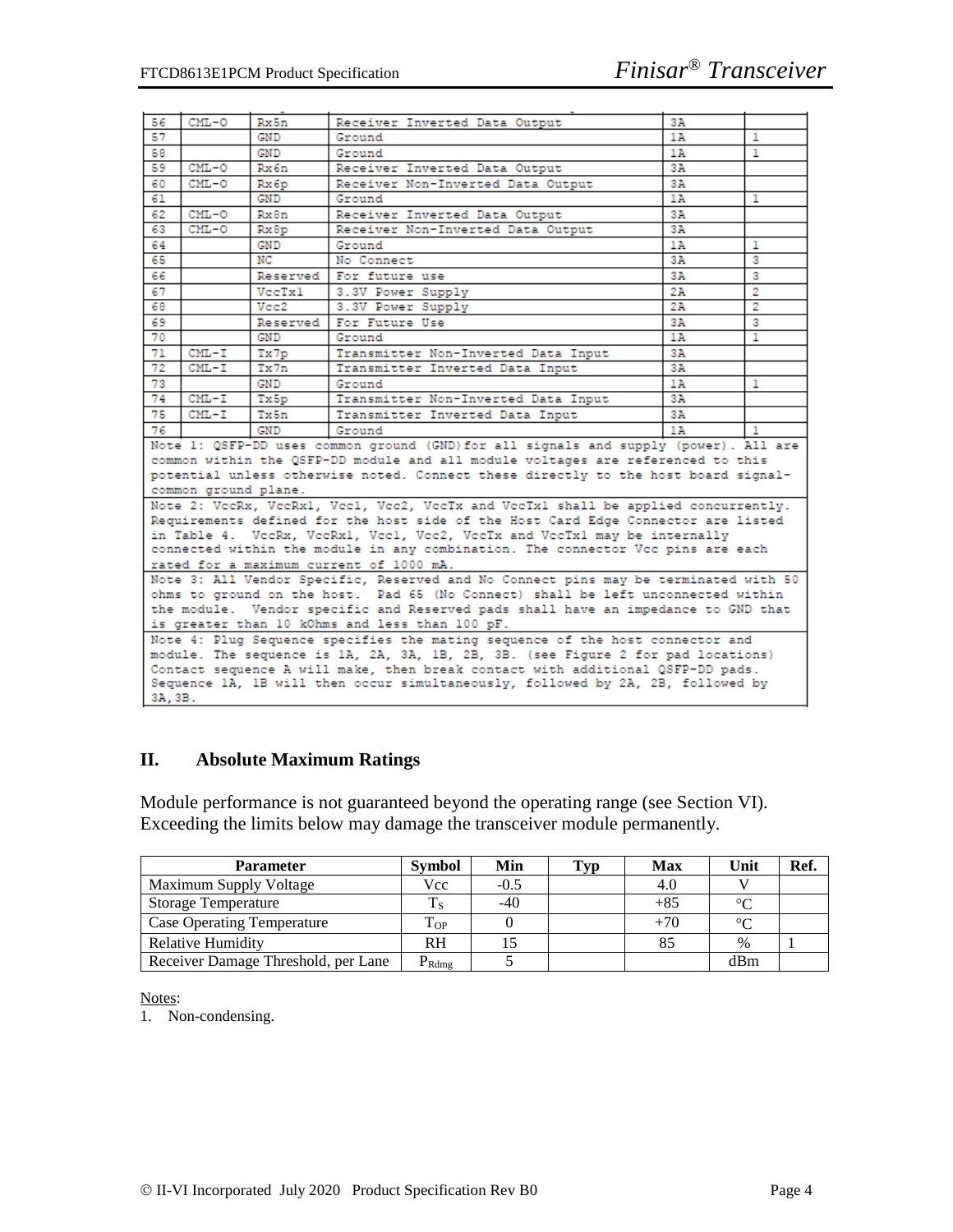| Parameter                                        | <b>Symbol</b> | Min                               | <b>Typ</b>                          | <b>Max</b>       | Unit           | Ref.           |
|--------------------------------------------------|---------------|-----------------------------------|-------------------------------------|------------------|----------------|----------------|
| <b>Supply Voltage</b>                            | Vcc           | 3.135                             | 3.3                                 | 3.465            | $\overline{V}$ |                |
| <b>Supply Current</b>                            | Icc           |                                   |                                     | 3.19             | A              |                |
| Module total power                               | $\mathbf{P}$  |                                   |                                     | 10               | W              | $\mathbf{1}$   |
| <b>Transmitter</b>                               |               |                                   |                                     |                  |                |                |
| Signaling rate per lane                          |               |                                   | $26.5625 \pm 100$ ppm.              |                  | Gbd            |                |
| Differential data input voltage per lane         | Vin,pp,diff   | 900                               |                                     |                  | mV             | $\overline{2}$ |
| Differential input return loss                   |               |                                   | Per equation (83E-5)<br>IEEE802.3bm |                  | dB             |                |
| Differential to common mode input<br>return loss |               |                                   | Per equation (83E-6)<br>IEEE802.3bm |                  | dB             |                |
| Differential termination mismatch                |               |                                   |                                     | 10               | $\%$           |                |
| Module stress input test                         |               |                                   | Per 120E.3.4.1<br>IEEE802.3bs       |                  |                | 3              |
| Single-ended voltage tolerance range             |               | $-0.4$                            |                                     | $\overline{3.3}$ | $\mathbf{V}$   |                |
| DC common mode voltage                           |               | $-350$                            |                                     | 2850             | mV             | $\overline{4}$ |
| <b>Receiver</b>                                  |               |                                   |                                     |                  |                |                |
| Signaling rate per lane                          |               |                                   | $26.5625 \pm 100$ ppm.              |                  | Gbd            |                |
| AC common-mode output voltage<br>(RMS)           |               |                                   |                                     | 17.5             | mV             |                |
| Differential output voltage                      |               |                                   |                                     | 900              | mV             |                |
| Near-end ESMW (Eye symmetry<br>mask width)       |               |                                   | 0.265                               |                  | UI             |                |
| Near-end Eye height, differential<br>(min)       |               | 70                                |                                     |                  | mV             |                |
| Far-end ESMW (Eye symmetry mask<br>width)        |               |                                   | 0.2                                 |                  |                |                |
| Far-end Eye height, differential (min)           |               | 30                                |                                     |                  | mV             |                |
| Far-end pre-cursor ISI ratio                     |               | $-4.5$                            |                                     | 2.5              | $\%$           |                |
| Differential output return loss                  |               | Per equation 83E-2<br>IEEE802.3bm |                                     |                  |                |                |
| Common to differential mode                      |               | Per equation 83E-3                |                                     |                  |                |                |
| conversion return loss                           |               |                                   | IEEE802.3bm                         |                  |                |                |
| Differential termination mismatch                |               |                                   |                                     | 10               | $\%$           |                |
| Transition time (min, 20% to 80%)                |               | 9.5                               |                                     |                  | ps             |                |
| DC common mode voltage $\overline{\text{(min)}}$ |               | $-350$                            |                                     | 2850             | mV             | 4              |

#### **III. Electrical Characteristics** (**EOL, T**<sub>OP</sub> = 0 to +70 °C,  $V_{CC}$  = 3.135 to 3.465 Volts)

Notes:

1. Maximum total power value is specified across the full temperature and voltage range.

2. With the exception to 120E.3.1.2 that the pattern is PRBS31Q or scrambled idle.

3. Meets specified BER

4. DC common mode voltage generated by the host. Specification includes effects of ground offset voltage.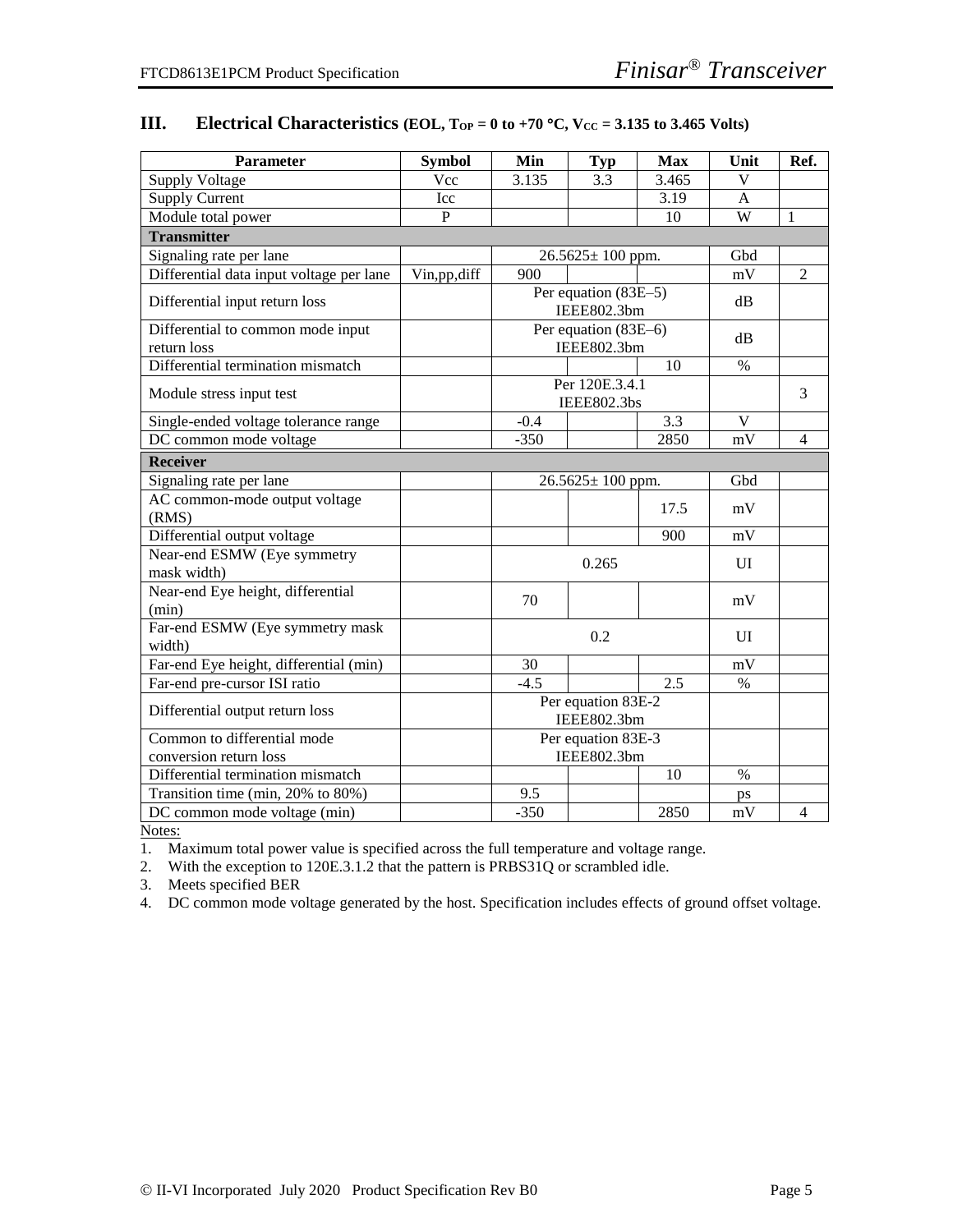#### IV. **Optical Characteristics** (EOL,  $T_{OP} = 0$  to +70 °C,  $V_{CC} = 3.135$  to 3.465 Volts)

| <b>Parameter</b>                          | <b>Symbol</b> | Min                   | <b>Typ</b>                | <b>Max</b> | Unit       | Ref.           |
|-------------------------------------------|---------------|-----------------------|---------------------------|------------|------------|----------------|
| <b>Transmitter</b>                        |               |                       |                           |            |            |                |
| Signaling rate (each lane (range)         |               | $26.5625 \pm 100$ ppm |                           |            | <b>GBd</b> |                |
| <b>Modulation</b> format                  |               |                       | PAM4                      |            |            |                |
| Lane wavelength (range)                   |               |                       | 840 to 860                |            | nm         |                |
| RMS spectral width                        |               |                       |                           | 0.6        | nm         | 1              |
| Average launch power, each lane           |               |                       |                           | 4          | dBm        |                |
| Average launch power, each lane           |               | $-6.5$                |                           |            | dBm        |                |
| <b>Outer Optical Modulation Amplitude</b> |               | $-4.5$                |                           | 3          | dBm        | $\mathfrak{D}$ |
| (OMAouter), each lane                     |               |                       |                           |            |            |                |
| Launch power in OMAouter minus            |               | $-5.9$                |                           |            | dBm        |                |
| TDECQ, each lane                          |               |                       |                           |            |            |                |
| Transmitter and dispersion eye closure    |               |                       |                           | 4.5        | dB         |                |
| for PAM4 (TDECQ), each lane               |               |                       |                           |            |            |                |
| TDECQ – $10\log_{10}(C_{eq})$ , each lane |               |                       |                           | 4.5        | dB         | $\mathcal{R}$  |
| Average launch power of OFF               |               |                       |                           | $-30$      | dBm        |                |
| transmitter, each lane                    |               |                       |                           |            |            |                |
| <b>Extinction ratio</b>                   |               | 3                     |                           |            | dB         |                |
| Transmitter transition time, each lane    |               |                       |                           | 34         | pS         |                |
| $RIN_{12}OMA$                             |               |                       |                           | $-128$     | dB/Hz      |                |
| Optical return loss tolerance             |               |                       |                           | 12         | dB         |                |
| Encircled flux                            |               | $\geq 86\%$ at 19µm   |                           |            |            | $\overline{4}$ |
|                                           |               |                       | $\leq$ 30% at 4.5 $\mu$ m |            |            |                |

Meets 400GBASE-SR8 as being defined by IEEE P802.3cm

Notes:

1. RMS spectral width is the standard deviation of the spectrum.

2. Even if the TDECQ < 1.4 dB, the OMAouter (min) must exceed this value.

3.  $C_{eq}$  is a coefficient defined in 121.8.5.3, which accounts for the reference equalizer noise enhancement.

4. If measured into type A1a.2 or type A1a.3, or A1a.4, 50 μm fiber, in accordance with IEC 61280-1-4.

| <b>Parameter</b>                                  | <b>Symbol</b> | Min                   | Typ        | <b>Max</b>     | Unit | Ref.           |
|---------------------------------------------------|---------------|-----------------------|------------|----------------|------|----------------|
| <b>Receiver</b>                                   |               |                       |            |                |      |                |
| Signaling rate (each lane (range)                 |               | $26.5625 \pm 100$ ppm |            |                | GBd  |                |
| <b>Modulation</b> format                          |               |                       | PAM4       |                |      |                |
| Lane wavelength (range)                           |               |                       | 840 to 860 |                | nm   |                |
| Damage threshold, each lane                       |               | 5                     |            |                | dBm  |                |
| Average receive power, each lane                  |               | $-8.4$                |            | $\overline{4}$ | dBm  | $\mathfrak{D}$ |
| Receive power (OMAouter), each lane               |               |                       |            | 3              | dBm  |                |
| Receiver reflectance                              |               |                       |            | $-12$          | dB   |                |
| Receiver sensitivity (OMAouter), each             |               |                       |            | Equation       | dBm  | 3              |
| lane                                              |               |                       |            | $(138-1)$      |      |                |
| Stressed receiver sensitivity                     |               |                       |            | $-3.4$         | dBm  | 4              |
| (OMAouter), each lane                             |               |                       |            |                |      |                |
| Conditions of stressed receiver sensitivity test: |               |                       |            |                |      | 5              |
| Stressed eye closure for PAM4                     |               | 4.5                   |            |                | dB   |                |
| (SECQ), lane under test                           |               |                       |            |                |      |                |
| $SECQ - 10log10(Ceq)$ f, each lane (max)          |               | 4.5                   |            | dB             | 6    |                |
| OMA outer of each aggressor lane                  |               | 3                     |            |                | dBm  |                |
| <b>LOS De-Assert</b>                              |               |                       |            | -9             | dBm  |                |
| <b>LOS</b> Assert                                 |               | $-30$                 |            | $-10$          | dBm  |                |
| <b>LOS Hysteresis</b>                             |               | 0.5                   |            |                | dB   |                |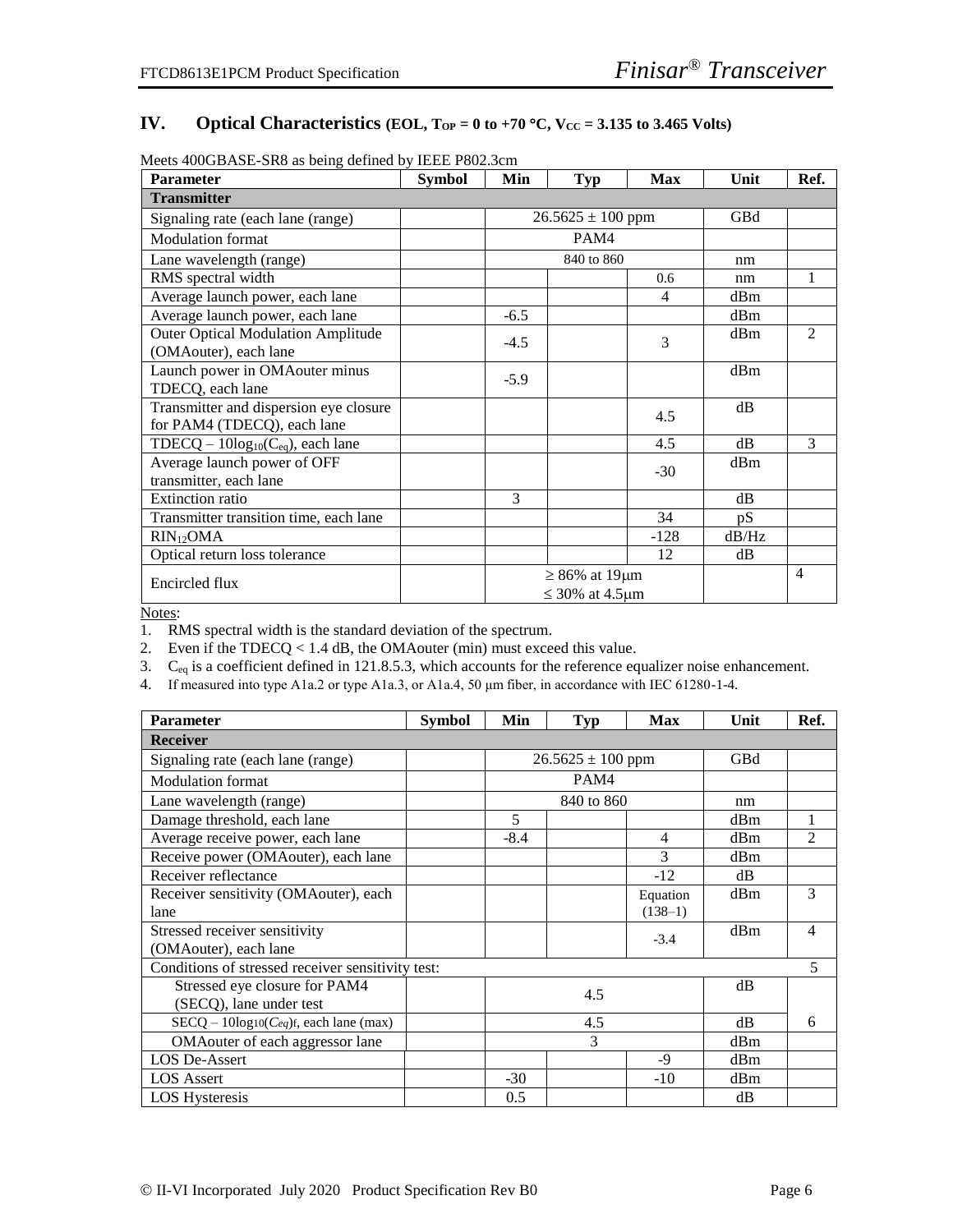Notes:

- 1. The receiver shall be able to tolerate, without damage, continuous exposure to an optical input signal having this average power level on one lane. The receiver does not have to operate correctly at this input power.
- 2. Average receive power, each lane (min) is informative and not the principal indicator of signal strength. A received power below this value cannot be compliant; however, a value above this does not ensure compliance.
- 3. Receiver sensitivity is informative and is defined for a transmitter with a value of SECQ up to 4.5 dB
- 4. Measured with conformance test signal at TP3 (see 138.8.10) for the BER specified in 138.1.1.
- 5. These test conditions are for measuring stressed receiver sensitivity. They are not characteristics of the receiver.
- 6. Ceq is a coefficient defined in 121.8.5.3, which accounts for the reference equalizer noise enhancement.

#### **V. General Specifications**

| <b>Parameter</b>                    | <b>Symbol</b> | Min       | Typ | <b>Max</b> | <b>Units</b> | Ref.            |  |
|-------------------------------------|---------------|-----------|-----|------------|--------------|-----------------|--|
| Bit Rate (all wavelengths combined) |               | <b>BR</b> |     |            | 425          | $\mathrm{Gb/s}$ |  |
| <b>Bit Error Ratio</b>              | <b>BER</b>    |           |     | $2.4E-4$   |              |                 |  |
| <b>Maximum Supported Distances</b>  |               |           |     |            |              |                 |  |
| Fiber Type                          |               |           |     |            |              |                 |  |
| OM3 MMF                             |               | Lmax1     |     |            | 70           | m               |  |
| OM4 MMF                             |               | Lmax2     |     |            | 100          |                 |  |

Notes:

1. Supports 400GBASE-SR8 per IEEE P802.3cm.

2. As defined by IEEE P802.3cm.

#### **VI. Environmental Specifications**

Finisar® FTCD8613E1PCM SR8 QSFP-DD transceivers have an operating case temperature range of  $0 \, \text{C}$  to +70  $\text{C}$ .

| Parameter                         | <b>Symbol</b>        | Min | Tvp | Max | <b>Units</b> | Ref. |
|-----------------------------------|----------------------|-----|-----|-----|--------------|------|
| <b>Case Operating Temperature</b> | ᠇᠇<br>$\triangle$ OD |     |     |     | $\sim$       |      |
| Storage Temperature               | Ē<br>1 sto           | -40 |     | +8: | $\sim$       |      |

#### **VII. Regulatory Compliance**

The Finisar® FTCD8613E1PCM transceivers are RoHS compliant. Copies of certificates are available from II-VI Incorporated upon request.

Finisar® FTCD8613E1PCM SR8 QSFP-DD transceivers are Class 1M Laser Products. They are certified per the following standards:

| <b>Feature</b>       | Agency          | <b>Standard</b>                             |
|----------------------|-----------------|---------------------------------------------|
| Laser Eye<br>Safety  | <b>FDA/CDRH</b> | CDRH 21 CFR 1040 and Laser Notice 50        |
| Laser Eye<br>Safety  | TÜV             | EN 60825-1: 2007<br>IEC 60825-2: 2004+A1+A2 |
| Electrical<br>Safety | TÜV             | EN 60950                                    |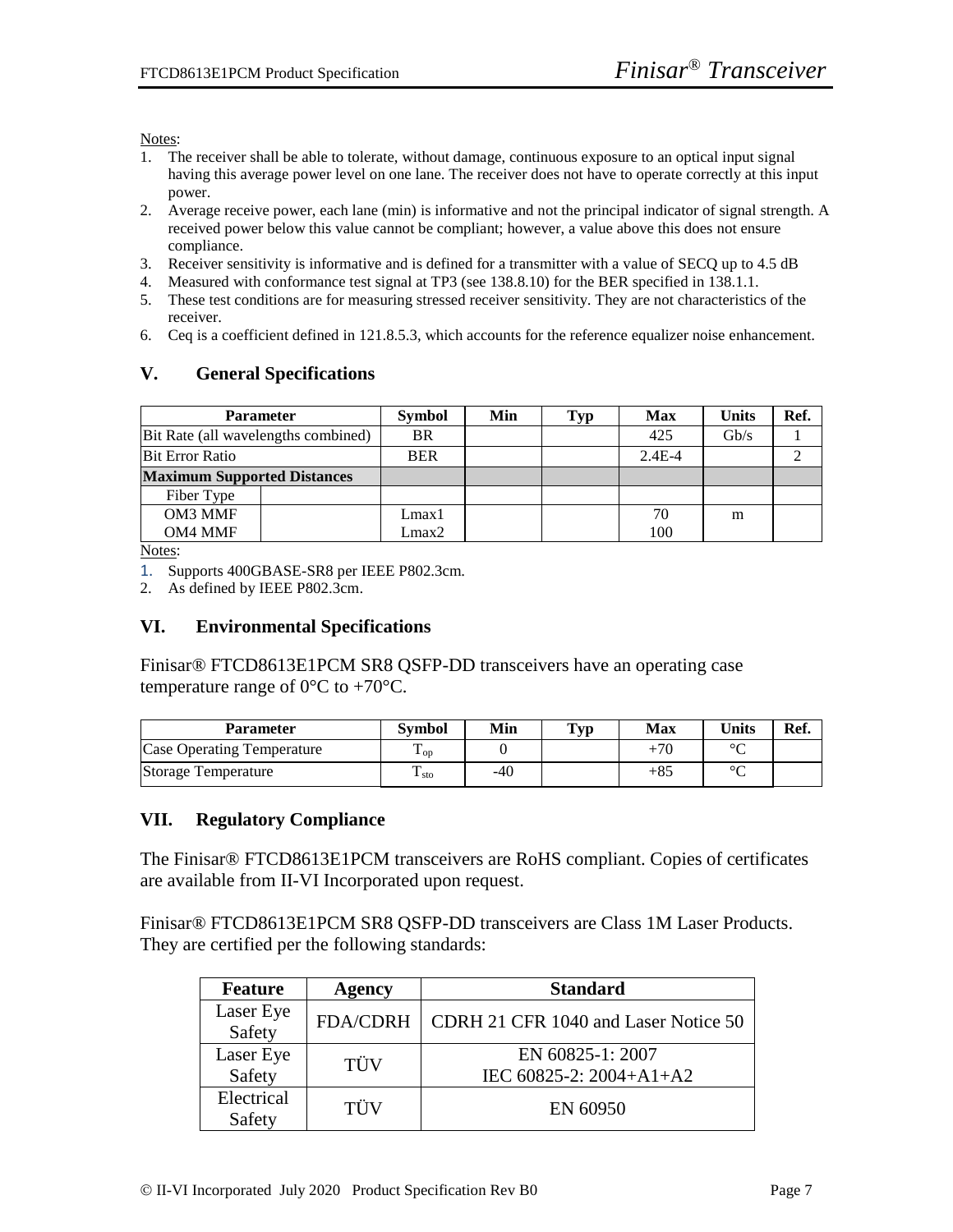| Electrical | 'IL/CSA | CLASS 3862.07 |
|------------|---------|---------------|
| Safety     |         | CLASS 3862.87 |

CAUTION: Use of controls or adjustments or performance of procedures other than those specified herein may result in hazardous radiation exposure.

#### **VIII. Memory Map**

Compatible with QSFP-DD CMIS rev 4.0.

#### **IX. Mechanical Specifications**

Finisar® FTCD8613E1PCM SR8 QSFP-DD transceivers are compatible with the QSFP-DD Type 2 Specification for pluggable form factor modules.

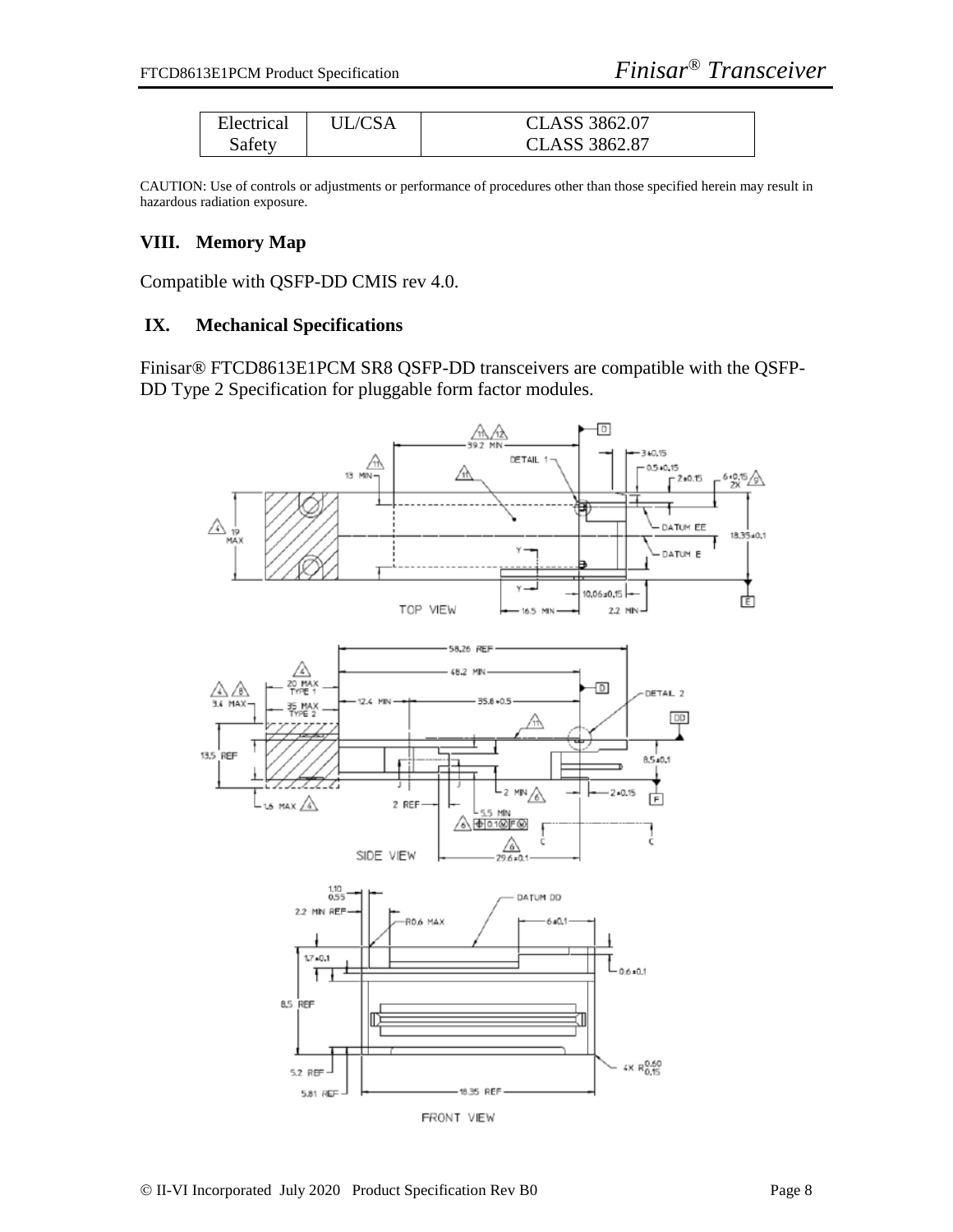**Figure 2. FTCD8613E1PCM Mechanical Dimensions.**



**Figure 3. Product Label**

The optical port is a male MPO connector receptacle, with fiber lane assignments as shown in Figure 4.



**Figure 4. FTCD8613E1PCM optical lane assignment (Front view of MPO receptacle)**

#### **X. References**

- 1. QSFP-DD Hardware Specification for QSFP DOUBLE DENSITY 8X PLUGGABLE TRANSCEIVER Rev 5.0
- 2. SFF-8665: "QSFP+ 28Gb/s 4X Pluggable Transceiver Solution (QSFP28)", Rev 1.9, June 29, 2015 and associated SFF documents referenced therein:
	- i. SFF-8661
	- ii. SFF-8679
	- iii. SFF-8662
	- iv. SFF-8663
	- v. SFF-8672
- 3. Directive 2011/65/EU of the European Council Parliament and of the Council, "on the restriction of the use of certain hazardous substances in electrical and electronic equipment" as well as Commission Delegated Directive (EU) 2015/863 amending Annex II to Directive 2011/65/EU. Certain products may use one or more exemptions as allowed by the Directive.